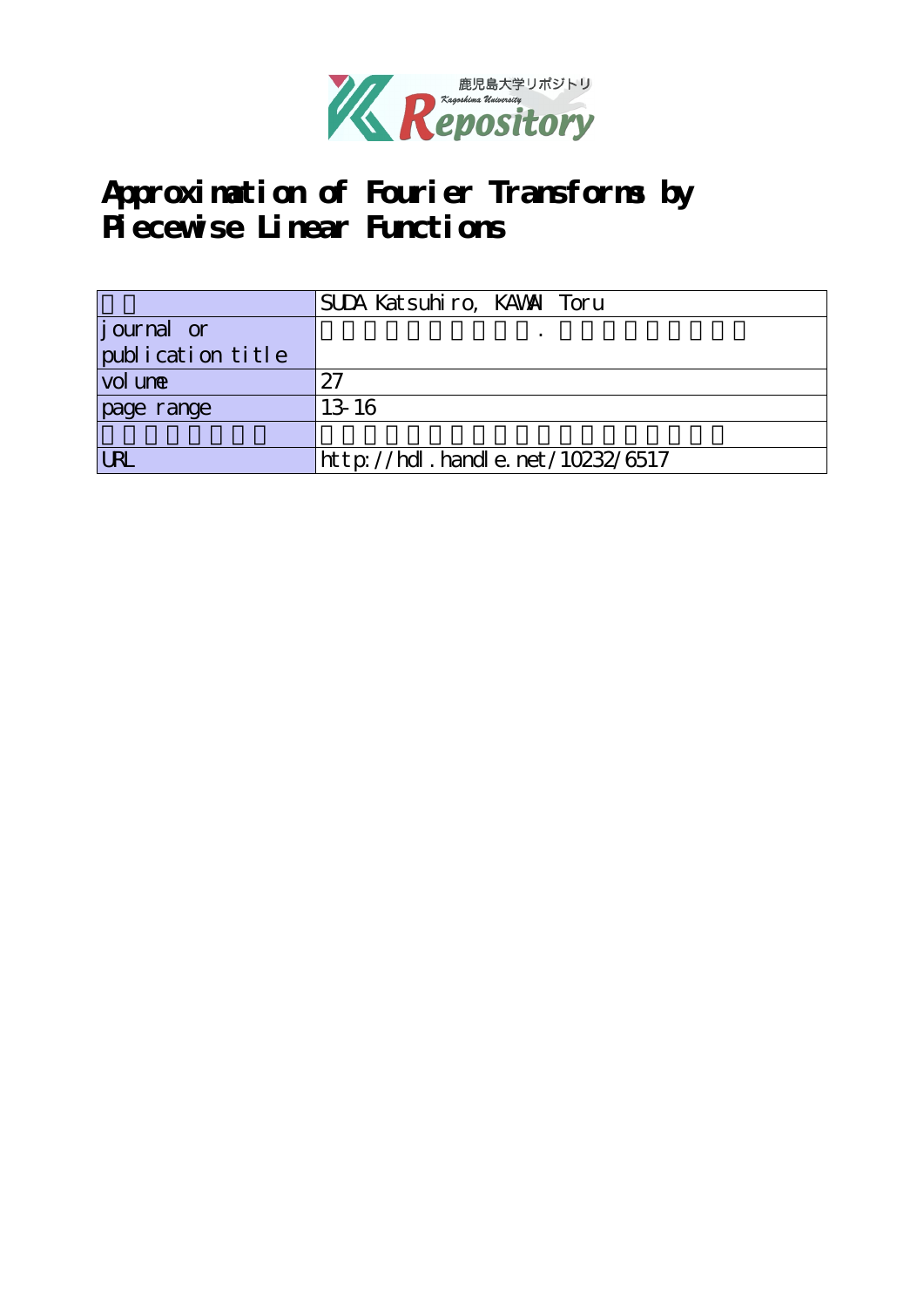# **Approximation of Fourier Transforms by Piecewise Linear Functions**

|                   | SUDA Katsuhiro, KAWAI Toru               |
|-------------------|------------------------------------------|
| journal or        |                                          |
| publication title |                                          |
| vol une           | 27                                       |
| page range        | 13 16                                    |
|                   |                                          |
| <b>LRL</b>        | $http$ ://hdl. handle. net/10232/0000501 |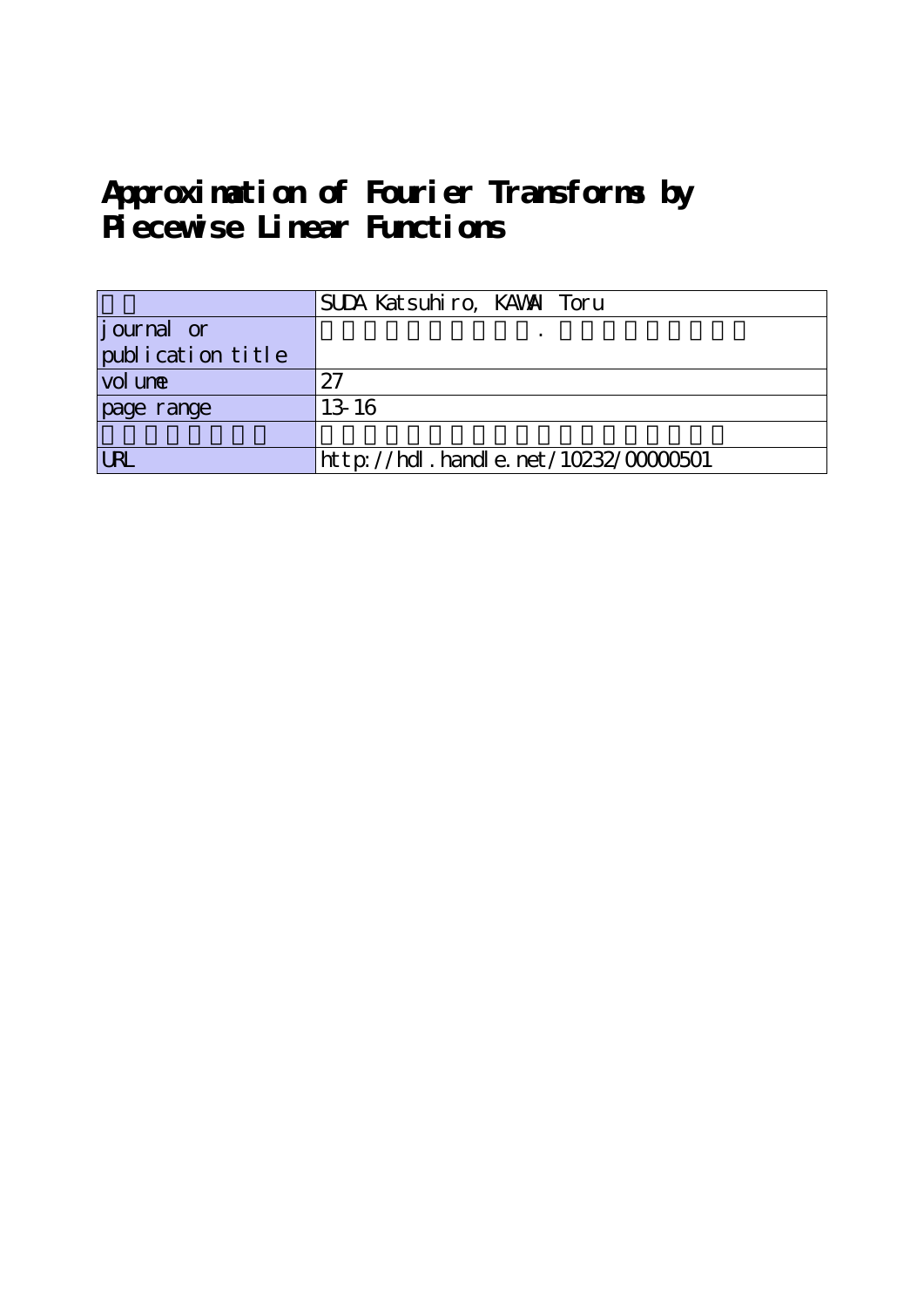Rep. Fac. Sci. Kagoshima Univ. (Math., Phys. & Chem.), No. 27, 13-16, 1994.

### Approximation of Fourier Transforms by Piecewise Linear Functions

Katsuhiro SUDA<sup>1)</sup> and Toru KAWAI<sup>1)</sup>

(Received September 12, 1994)

#### Abstract

An approximation theorem of Fourier transform by piecewise linear functions is proved.

Key words: Fourier transform, piecewise linear function.

### 1. Introduction

We denote Banach spaces of all integrable functions and all regular complex finite measures on the real line by  $L^1(\mathbf{R})$  and  $M(\mathbf{R})$ , respectively. For a function  $f \in L^1(\mathbf{R})$ , the Fourier transform is

$$
\hat{f}(\xi) = \int_{-\infty}^{\infty} e^{-i\xi x} f(x) dx \quad (\xi \in \mathbb{R}),
$$

and for a measure  $\mu \in M(R)$ , the Fourier-Stieltjes transform is

$$
\hat{\mu}(\xi) = \int_{-\infty}^{\infty} e^{-i\xi x} d\mu(x) \quad (\xi \in \mathbb{R}).
$$

We define

 $\frac{1}{2} \sqrt{2}$ 

$$
A(\mathbf{R}) = \{\hat{f}: f \in L^1(\mathbf{R})\}, \, \|\hat{f}\|_{A(\mathbf{R})} = \|f\|_{L^1(\mathbf{R})}
$$

and

$$
B(\mathbf{R}) = {\hat{\mu}: \mu \in M(\mathbf{R})}, \|\hat{\mu}\|_{B(\mathbf{R})} = \|\mu\|_{M(\mathbf{R})}.
$$

 $1)$ Department of Mathematics, Faculty of Science, Kagoshima University, 1-21-35 Korimoto, Kagoshima 890, Japan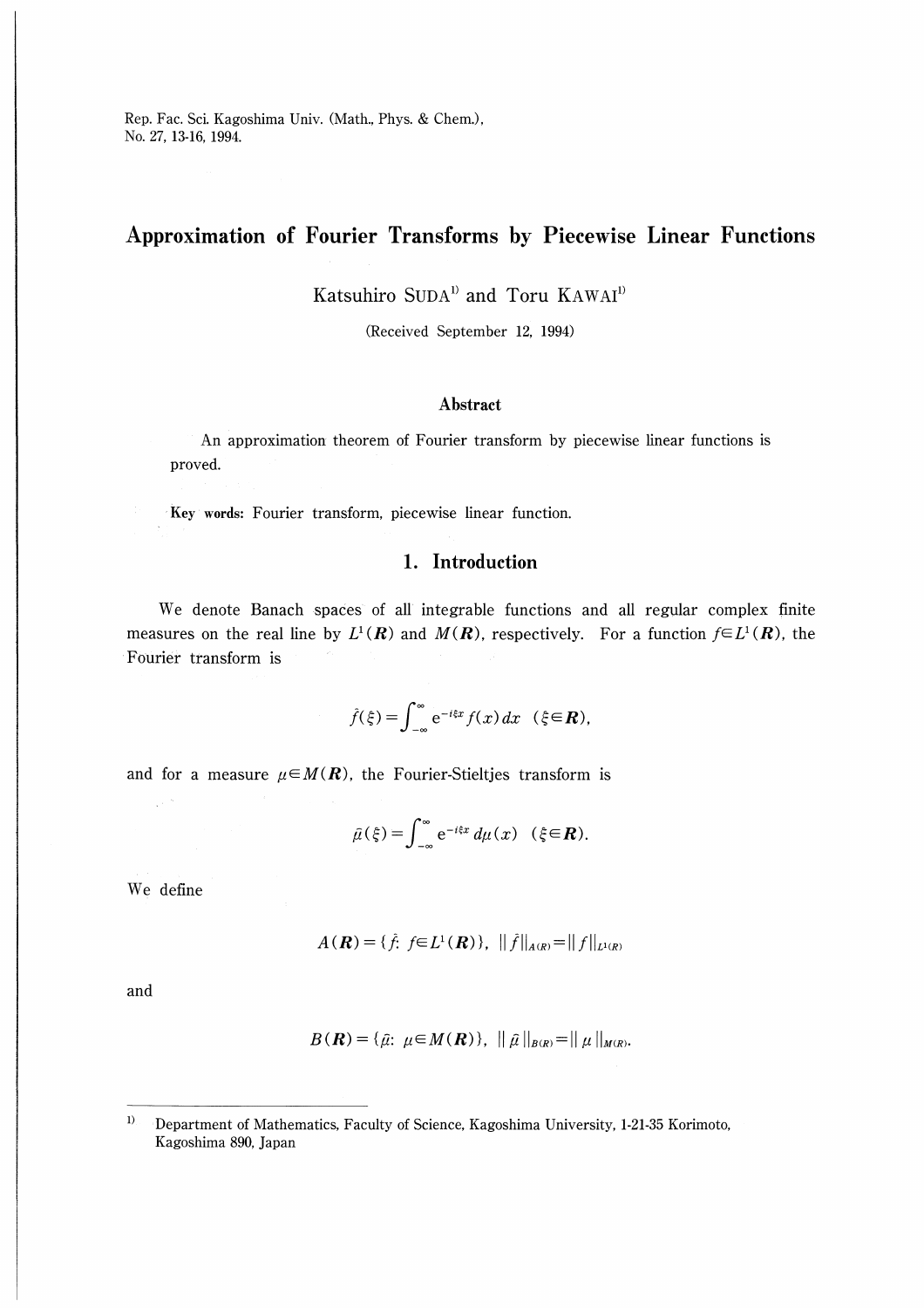We denote Banach spaces of all integrable functions on one dimensional torus T by  $L^1(T)$ . For a function  $f \in L^1(T)$ , the Fourier coefficients are

$$
\hat{f}(n) = \frac{1}{2\pi} \int_{-\pi}^{\pi} e^{-inx} f(x) dx
$$
 for integers *n*.

We define

$$
A(\mathbf{T}) = \{ \varphi: \sum_{n=-\infty}^{\infty} |\widehat{\varphi}(n)| < \infty \}, \ \|\varphi\|_{A(\mathbf{T})} = \sum_{n=-\infty}^{\infty} |\widehat{\varphi}(n)|.
$$

Herz [2] has proved that Cantor's ternary set is a spectral synthesis set. Kahane [3] has proved this result using an approximation of functions in  $A(T)$  by piecewise linear functions: if  $\varphi \in A(T)$  and each  $\varphi_n$  is a continuous function on T to equal  $\varphi$  at the multiples of  $2\pi/n$  and linear on the remainder, then  $\varphi_n \in A(T)$  and  $\|\varphi_n-\varphi\|_{A(T)} \to 0 \ (n \to \infty)$  (See also Kahane and Salem [4] and Benedetto [1]). In this paper, we prove that a similar result holds for  $A(\mathbf{R})$ .

#### 2. Approximation of Fourier transforms

For a continuous function  $\varphi$  on **R** and a positive integer n, we define  $\varphi_n$  to be the function to equal  $\varphi$  at the points  $2\pi k/n$ ,  $k=0, \pm 1, \pm 2,...$ , and linear on the remainder of **R**. For a continuous function  $\varphi$  on **T**, we define  $\varphi_n$  similarly.

Lemma. If  $\varphi \in B(\mathbf{R})$ , then  $\varphi_n \in B(\mathbf{R})$  and  $\|\varphi_n\|_{B(\mathbf{R})} \leq \|\varphi\|_{B(\mathbf{R})}$  for all n.

*Proof.* For all  $x \in \mathbb{R}$ , define the function  $e_x$  by  $e_x(\xi) = e^{ix\xi}$  ( $\xi \in \mathbb{R}$ ). We now show that if x is a rational number, then  $(e_{-x})_n \in B(R)$  and  $|| (e_{-x})_n ||_{B(R)} = 1$ . Suppose that x is a rational number. Take a positive integer r and an integer s such that  $x = s/r$ . We see that  $(e_{-s})_{m}(\xi) = (e_{-x})_{n}(\xi)$  for all  $\xi \in \mathbb{R}$ . Since  $e_{-s}$  is 2 $\pi$ -periodic, regarding  $e_{-s}$  as a function on **T**, we have  $e_{-s} \in A(T)$ . It follows that  $(e_{-s})_{m} \in A(T)$  and  $||(e_{-s})_{m}||_{A(T)} = 1$  (See Benedetto [1, p.168]. Hence  $(e_{-x})_n \in B(R)$  and  $||(e_{-x})_n||_{B(R)}=1$ . Let  $\xi_1, ..., \xi_m \in R$  and  $c_1, ..., c_m$  be complex numbers such that  $\sum_{k=1}^{\infty} c_k e_{-\xi_k} \leq 1$ . To prove  $\varphi_n \in B(R)$  and  $||\varphi_n||_{B(R)} \leq ||\varphi||_{B(R)}$ it suffices to show that

$$
\left|\sum_{k=1}^m c_k \varphi_n(\xi_k)\right| \leq ||\varphi||_{B(R)}.
$$

Let  $\varphi = \hat{\mu}, \ \mu \in M(R)$ , and  $\varepsilon > 0$ . Take  $\delta > 0$  so that  $2(1 + ||\varphi||_{B(R)}) \delta \sum_{k=1}^{m} |c_k| < \varepsilon$ . Since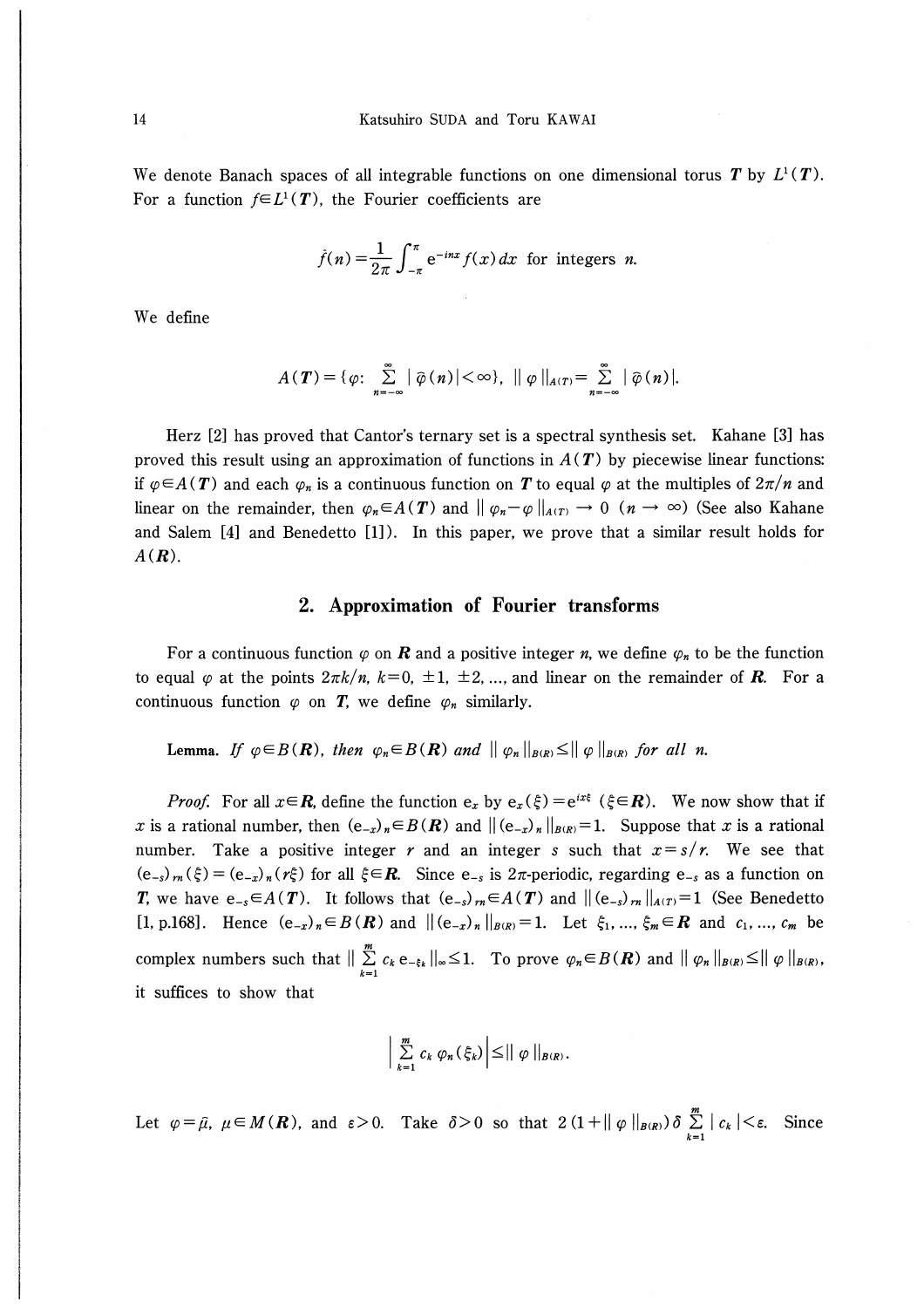$(e_{-x})_n(\xi_k)$  is uniformly continuous as a function of x for each k, there is a positive number  $\eta$ such that  $|(e_{-x})_n(\xi_k)-(e_{-y})_n(\xi_k)|<\delta$  for all x, y and k such that  $|x-y|<\eta$ . Since  $\mu \in M(\mathbf{R})$ , there are  $t_0, ..., t_p \in \mathbf{R}$  so that  $t_0 < ... < t_p$ ,  $t_i - t_{i-1} = \eta$  for all i, and  $|\mu|((t_0, t_p)^c) < \delta$ . Choose rational numbers  $x_1, ..., x_p$  such that  $x_i \in (t_{i-1}, t_i]$   $(i=1, ..., p)$ . It follows that

$$
\varphi_n(\xi) = \sum_{j=-\infty}^{\infty} \varphi\left(\frac{2\pi j}{n}\right) \Delta\left(\xi - \frac{2\pi j}{n}\right) = \sum_{j=-\infty}^{\infty} \int_{-\infty}^{\infty} (e_{-x}) \left(\frac{2\pi j}{n}\right) d\mu(x) \Delta\left(\xi - \frac{2\pi j}{n}\right)
$$

$$
= \int_{-\infty}^{\infty} (e_{-x})_n(\xi) d\mu(x),
$$

where  $\Delta(\xi) = \max\left(1 - \frac{n}{2\pi} |\xi|, 0\right)$  for  $\xi \in \mathbb{R}$ . This implies that

$$
\left| \sum_{k=1}^{m} c_{k} \varphi_{n}(\xi_{k}) \right| = \left| \sum_{k=1}^{m} c_{k} \int_{-\infty}^{\infty} (e_{-x})_{n}(\xi_{k}) d\mu(x) \right|
$$
  
\n
$$
\leq \left| \sum_{k=1}^{m} c_{k} \int_{(t_{0},t_{p}]} (e_{-x})_{n}(\xi_{k}) d\mu(x) \right| + \left| \sum_{k=1}^{m} c_{k} \int_{(t_{0},t_{p}]^{c}} (e_{-x})_{n}(\xi_{k}) d\mu(x) \right|
$$
  
\n
$$
\leq \left| \sum_{k=1}^{m} c_{k} \sum_{i=1}^{p} \int_{(t_{i-1},t_{i}]} (e_{-x_{i}})_{n}(\xi_{k}) d\mu(x) \right| + \sum_{k=1}^{m} |c_{k}| \delta || \varphi ||_{B(R)}
$$
  
\n
$$
+ \sum_{k=1}^{m} |c_{k}| | \mu | ((t_{0}, t_{p}]^{c})
$$
  
\n
$$
\leq \sum_{i=1}^{p} \int_{(t_{i-1},t_{i}]} d | \mu | (x) | \sum_{k=1}^{m} c_{k} (e_{-x_{i}})_{n}(\xi_{k}) + \varepsilon.
$$

Since  $(e_{-x})_n \in B(R)$  and  $||(e_{-x})_n||_{B(R)} = 1$  for every rational numbers x, it follows that

$$
\left|\sum_{k=1}^m c_k (e_{-xi})_n (\xi_k)\right| \leq 1 \quad (i=1,...,p).
$$

Consequently, we have

$$
\left|\sum_{k=1}^m c_k \varphi_n(\xi_k)\right| \leq ||\varphi||_{B(R)} + \varepsilon.
$$

Since  $\varepsilon > 0$  is arbitrary, this completes the proof of the lemma.

**Theorem.** If 
$$
\varphi \in A(\mathbf{R})
$$
, then  $\varphi_n \in A(\mathbf{R})$  for all n and  $\|\varphi_n - \varphi\|_{A(\mathbf{R})} \to 0$   $(n \to \infty)$ .

*Proof.* Let  $V_m$  be de la Vallée Poussin's kernel; that is,

$$
\widehat{V}_m(\xi) = \begin{cases} 1 & (\vert \xi \vert \leq m) \\ 2 - \vert \xi \vert / m & (m \leq \vert \xi \vert \leq 2m) & (\xi \in \mathbb{R}). \\ 0 & (2m \leq \vert \xi \vert) \end{cases}
$$